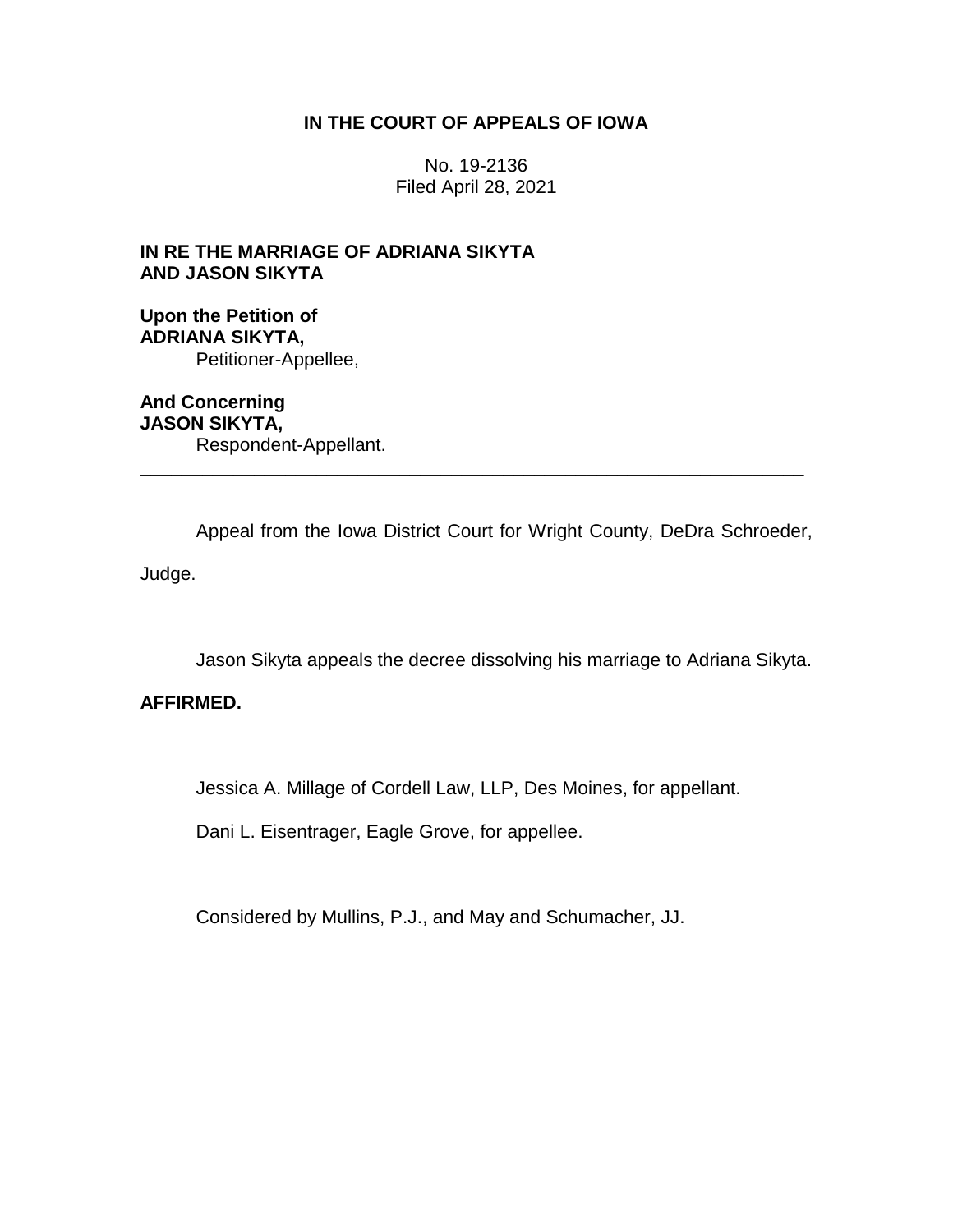### **SCHUMACHER, Judge.**

 $\overline{a}$ 

Jason Sikyta appeals the decree dissolving his marriage to Adriana Sikyta. He argues the court's award of spousal support in his favor is inadequate, the property distribution is inequitable, and the court erred in awarding Adriana the dependency deductions for the parties' two minor children. He also asserts the district court should have required that Adriana refinance the mortgage on the marital home. Both parties request an award of appellate attorney fees.

#### **I. Background Facts and Proceedings**

At the time of trial, both parties were forty-one years of age and in good health.<sup>1</sup> The parties' eldest child, who reached the age of majority prior to the dissolution trial, was born in 1999 and was not living with either parent. The parties were married in 2000 and initially resided in Lincoln, Nebraska. They had two more children, both of whom were minors at the time of trial, born in 2002 and 2006. Both minor children attend school in Ankeny. The middle child has been diagnosed with ADHD and Asperger's Syndrome. He receives extra time for taking tests and was earning "all A's with one B." Both parents expect him to further his education after high school. At the time of trial in September 2019, the parties' children were ages twenty, sixteen, and thirteen.

Both parties were employed when their first child was born. About one year later, the parties moved to Scottsbluff, Nebraska, so Adriana could attend nursing school. Adriana continued her schooling for about one semester while Jason

<sup>&</sup>lt;sup>1</sup> Approximately twenty years ago, Jason negotiated a \$20,000 settlement with an employer under a workers' compensation claim for a back injury. He had shoulder surgery approximately five years ago. He does not carry any work restrictions and has not filed for disability.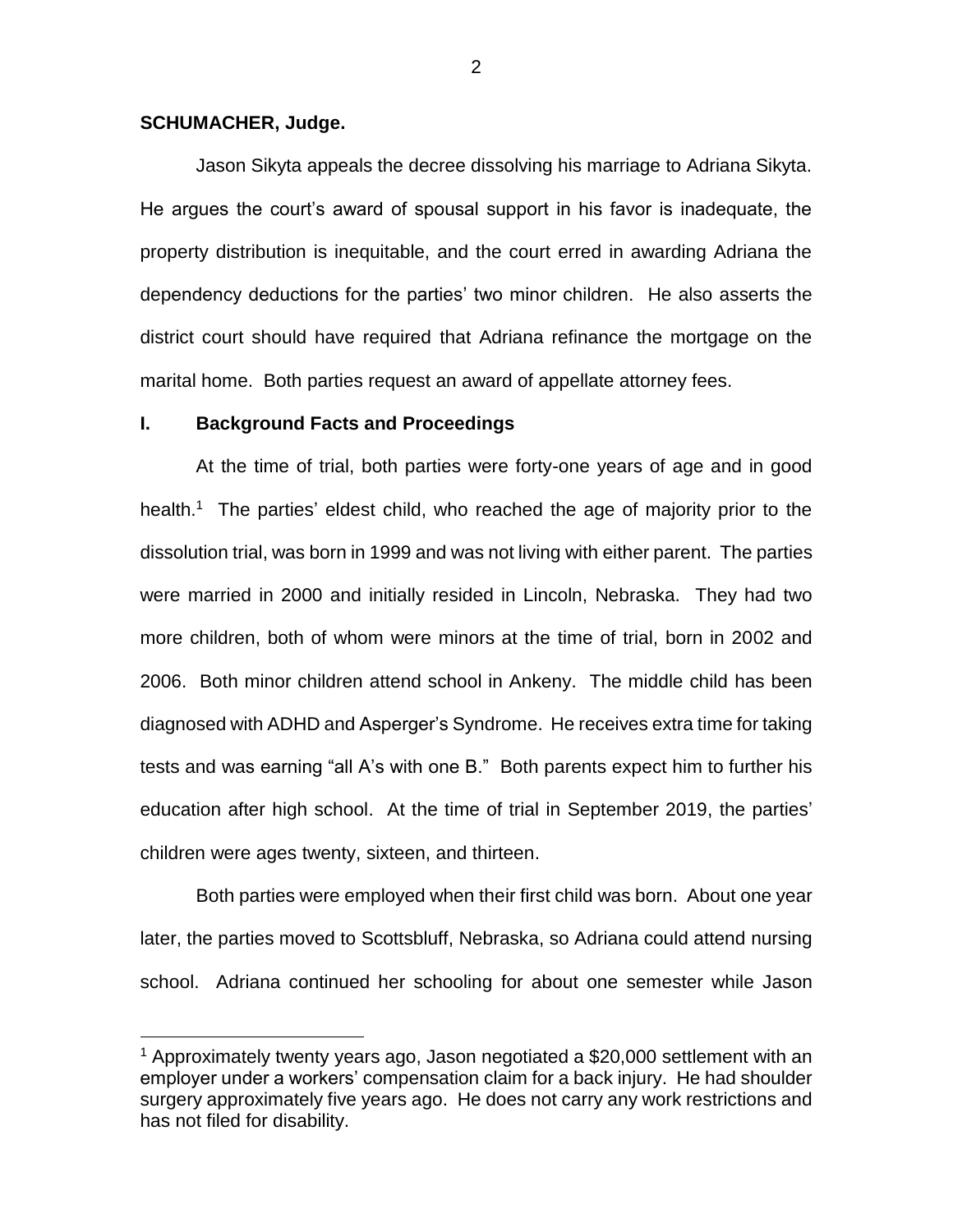cared for the child and did not work outside the home. After about six months, the family moved back to Lincoln, where Adriana worked and Jason continued to provide care for the child. They both took college classes. The parties then moved to Colorado, where Jason obtained employment as a car salesman. The plan was for Adriana to stay home and care for the child until she found employment. However, when Jason quit his job after about two-and-one-half months, Adriana obtained full-time employment to support the family and Jason resumed caring for the child. The family moved back to Lincoln after about one-and-one-half years. Shortly after the parties returned to Lincoln, their second child was born. A third child was born while Adriana pursued her education. Adriana obtained her bachelor's degree in 2006 and master's degree in 2008.

After Adriana obtained her master's degree, the family moved to South Carolina, where Adriana was employed as a physician assistant. While in South Carolina, Jason was not employed outside the home. The two oldest children were in school by that time. The family remained in South Carolina for about one year and then moved to Clarion, Iowa, where Adriana maintained employment as a physician assistant. The parties purchased the marital home in Clarion. Approximately two-and-one-half years later, the family relocated to Cresco, Iowa. Rather than sell the Clarion home, they elected to retain such as rental property. About one year later, the family moved to Wisconsin. The family spent three years in Wisconsin and then returned to Clarion, resettling in the marital home in 2016. After the parties returned to Clarion, they vacationed frequently, taking a trip every five to eight weeks. The district court found that the "parties lived beyond their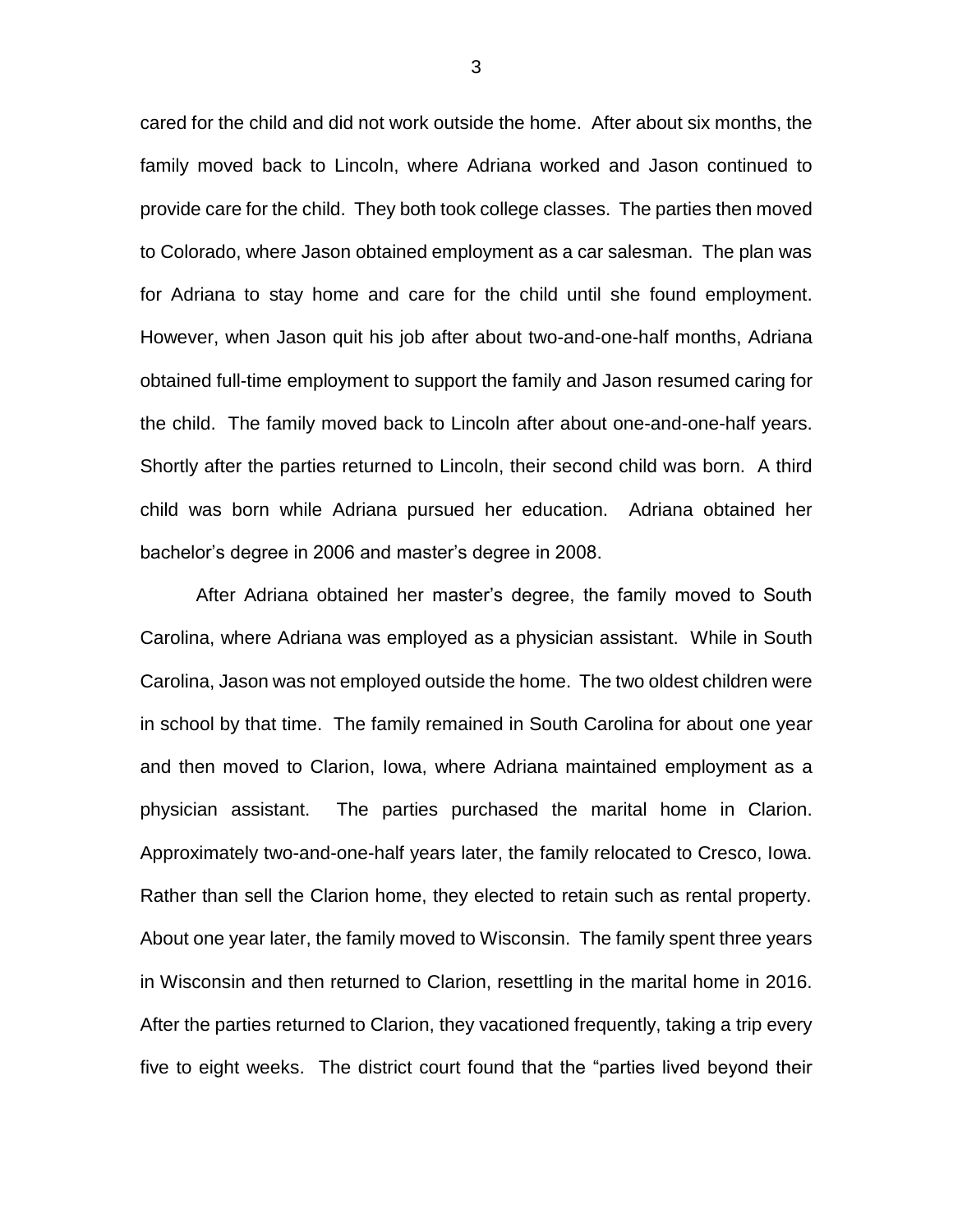means and accumulated few assets and a significant amount of debt," a finding with which we agree.

The parties separated in October 2018. Adriana moved into an apartment and filed a petition for dissolution of marriage in November. Adriana returned to the marital home in Clarion in July 2019 when Jason and the children moved to Ankeny.

At the time of trial, Adriana remained employed as a physician assistant in the emergency department of a regional health services center, a position she has held since 2011. Adriana currently works a seventy-two-hour shift, Friday, Saturday, and Sunday, on a rotating schedule, three out of every five weekends. She earns \$88.73 per hour. In past years, Adriana also variously served as an independent contractor. Her adjusted gross income was \$209,597 in 2016, \$220,259 in 2017, and \$202,436 in 2018. At the time of trial, Adriana testified her annual income was \$180,000–\$185,000. She has an IRA valued at \$526.43, and she has contributed to the Iowa Public Employees' Retirement System (IPERS) since 2009.

Jason pursued post-secondary education during the marriage but is nine credits short of his bachelor's degree. Jason has not worked outside the home in nineteen years. According to Adriana, Jason spends his time as follows: "He plays video games. He watches YouTube videos. He watches TV. Sleeps late. Watches Judge Judy, enjoys when she gets on them for not working or being on disability and tells them to get a job. Trolls the internet." He also spends a couple hours per day at the gym. Adriana agreed Jason staying home was beneficial "up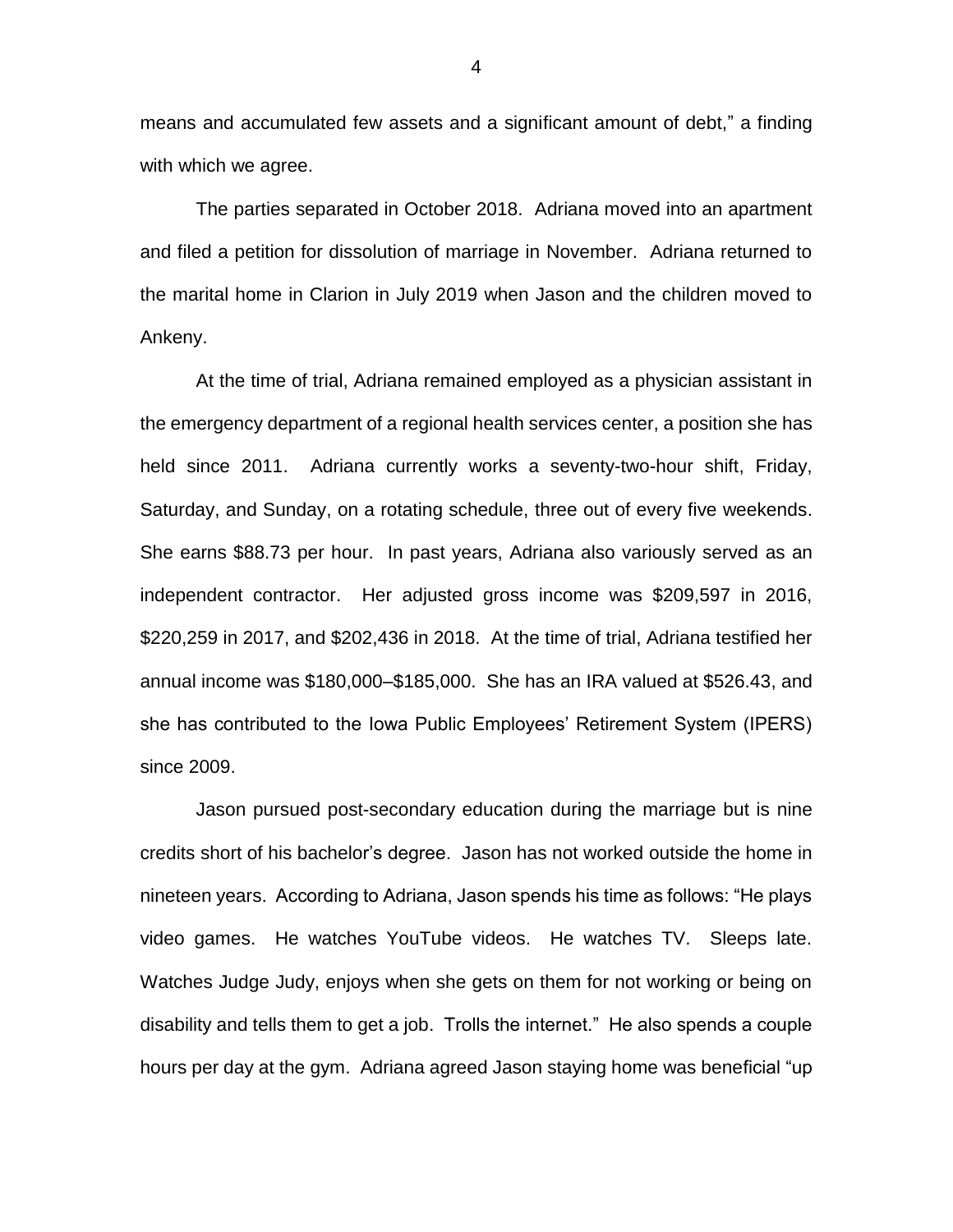until a point." Adriana, however, followed with a limitation concerning such benefit on the families' overall financial stability.

However, he—once the kids were in school, he was no longer a stay-at-home parent. He was not keeping up on the housework. The children were responsible for the dishes. The children were responsible for a lot of the other chores. He expected me to do the chores around the house. He often called it women's work. He— The children were responsible for the lawn maintenance. So I'm not really sure what he was doing all day. So, no, I don't think that there was a lot of value in him continuing to stay at home after our youngest started school.

Adriana testified that both she and his family urged him to find employment after the youngest child began school, with his lack of employment being a source of frustration for her.<sup>2</sup>

During the parties' dissolution proceedings, Jason testified he had no plans for pursuing employment. In the year leading up to trial, he "applied at a few places" for some "[s]easonal work" paying \$12.00 per hour. He testified if his spousal support was lowered, he would seek employment. He agreed he could obtain employment earning \$12.00 per hour but only on a part-time basis given his obligation to care for the children. $3$  However, he urged the court to impute no income to him for purposes of calculating child support. He further testified the court should impute additional income to Adriana that she could obtain in working a second job.

<sup>2</sup> Both Jason and Adriana agree that Jason's family urged him to provide financially for his family, with Jason's father stating he was "tapped out" after providing money to the family.

 $3$  The parties stipulated to joint legal custody of the minor children with physical care to Jason.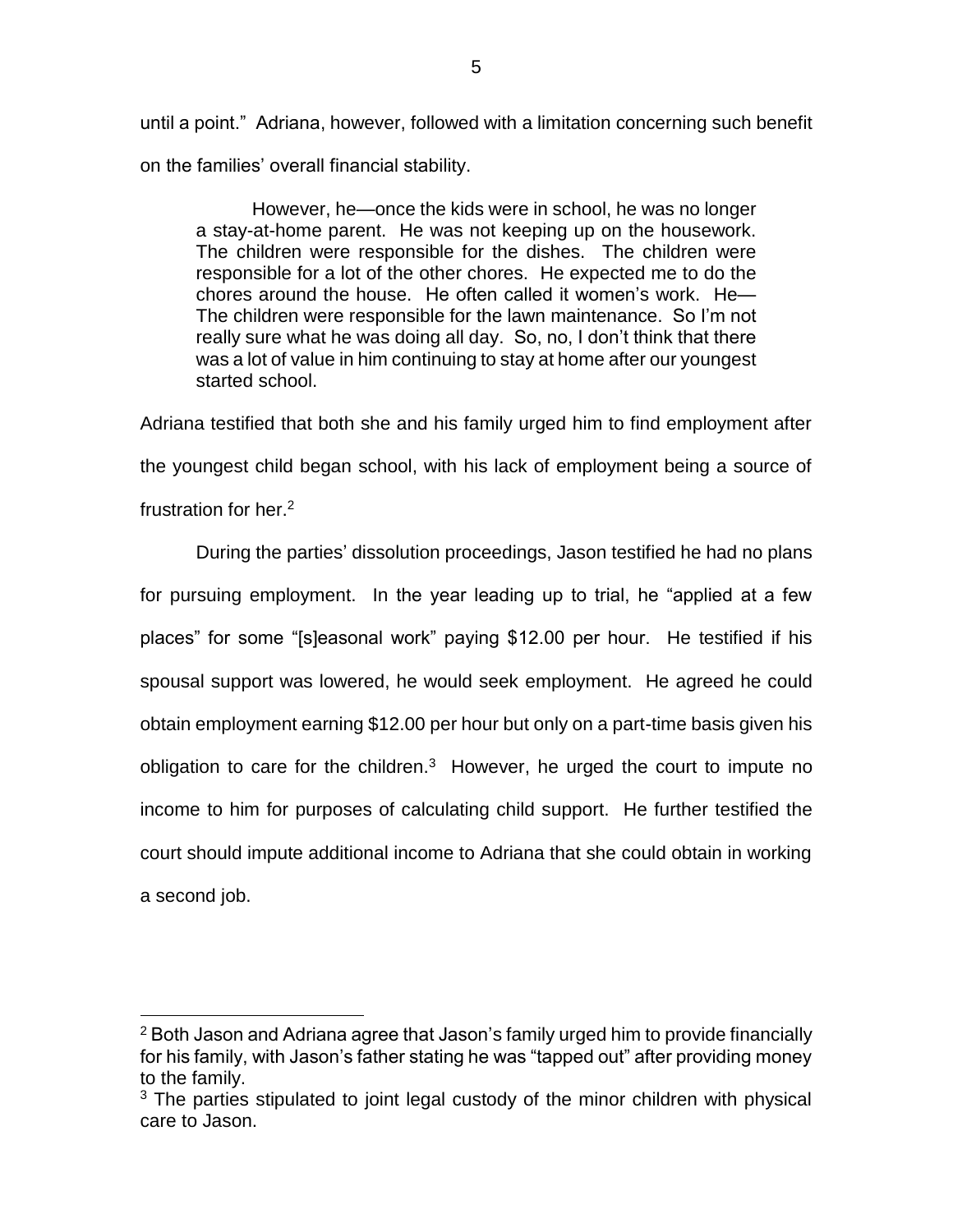Adriana requested the court impute annual income to Jason of \$31,200 based upon her assumption he could obtain full-time employment, earning \$15.00- \$17.00 per hour. Jason requested spousal support of \$84,000 per year in addition to a child support award. Jason has no retirement assets in his name. He requested Adriana's IPERS be divided and, if he was imputed income, he be entitled to claim one of the children as a dependent for tax purposes. Adriana took the position Jason should not be entitled to her IPERS benefits due to the debt load she was assuming and requested an award of both dependency exemptions.

Following trial, the court determined Adriana's gross annual income to be \$215,000. The court found "Jason is capable of being employed full time" and imputed him annual income of \$24,960, concluding he is capable of obtaining fulltime employment earning \$12.00 per hour and noting, "There is no reason Jason should not be employed" and "it would be unjust to have the expectation that Adriana alone should be responsible for the financial needs of the children." The court added that as the parties have significant debt, "it is necessary that Jason step up to the plate to provide for the needs of the children so that the accumulated debt can be addressed without impacting the children's needs being met." The court awarded Adriana the dependency deductions for both children. The court awarded Jason \$1837 in monthly child support, which would decrease to \$1343 when only one child remained eligible.

The court ordered Adriana's IPERS benefits to be divided pursuant to the *Benson* formula<sup>4</sup> by way of a qualified domestic relations order. The court awarded

<sup>4</sup> *See In re Marriage of Benson*, 545 N.W.2d 252, 255 (Iowa 1996) (approving a percentage method of allocating pension benefits).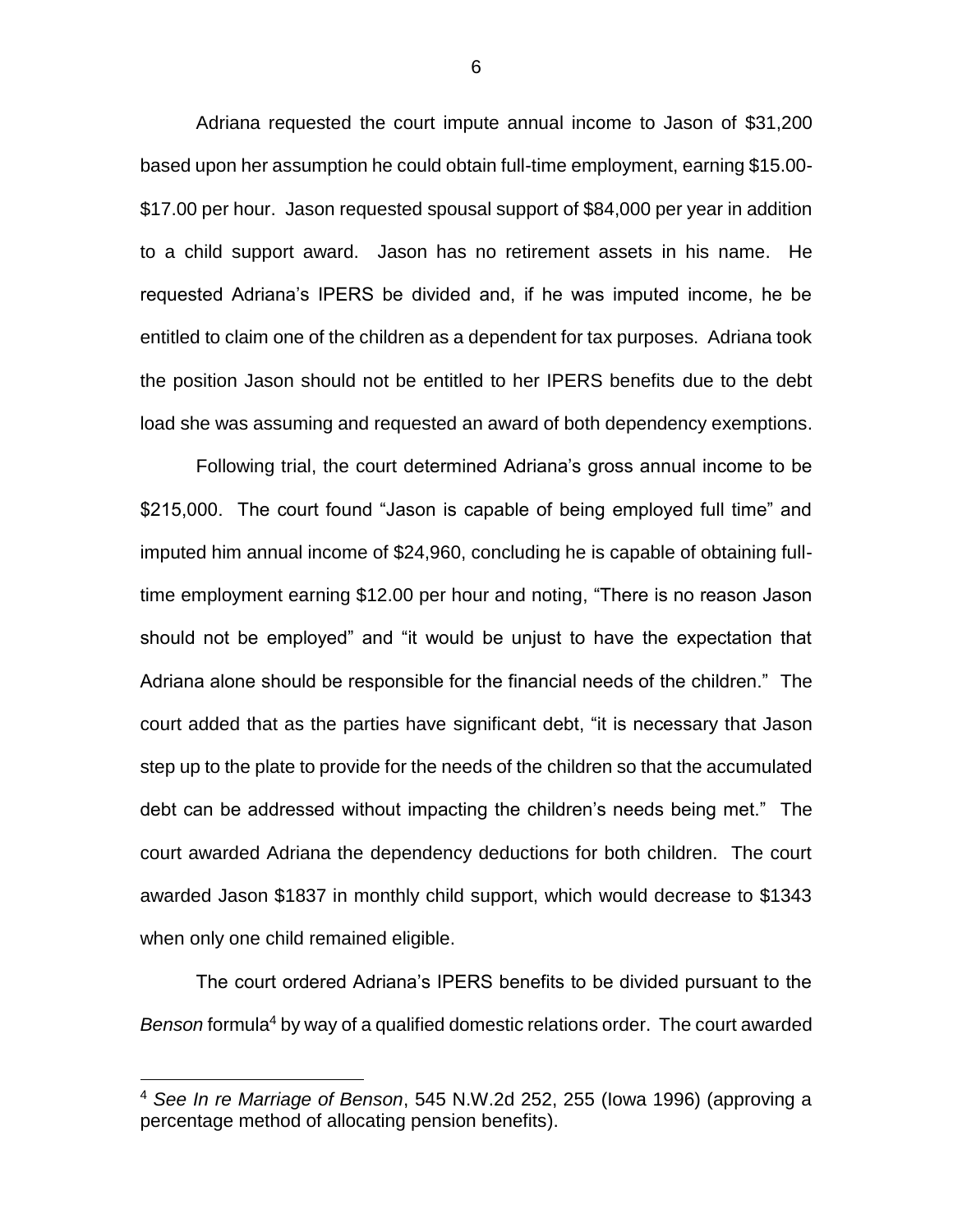Adriana \$183,426 in assets and assigned her \$437,823 of debt. The court awarded Jason \$20,500 in assets and assigned him \$57,257 in debt. This debt allocation required each of the parties be responsible for their own student loan debts, most of which accrued during the marriage. The court highlighted that Adriana's student loan debt in the neighborhood of \$300,000 dwarfed Jason's, which he testified amounted to \$37,000. Finally, the court awarded Jason rehabilitative alimony of \$2000 per month for five years.

Each party filed motions to reconsider, enlarge, or amend pursuant to Iowa Rule of Civil Procedure 1.904(2). In his motion, Jason complained of the court imputing him income, the court's spousal support award, the court's award of both tax dependency exemptions to Adriana, and not awarding him any equity in the marital home. The court denied the motions. Jason appeals.

## **II. Standard of Review**

Appellate review of dissolution proceedings is de novo. Iowa R. App. 6.907; *In re Marriage of Larsen*, 912 N.W.2d 444, 448 (Iowa 2018). While we give weight to the factual findings of the district court, especially when considering the credibility of witnesses, we are not bound by them. Iowa R. App. P.  $6.904(3)(q)$ ; *In re Marriage of Fennelly*, 737 N.W.2d 97, 100 (Iowa 2007). Because the court bases its decision on the unique facts of each case, precedent is of little value. *In re Marriage of Brown*, 776 N.W.2d 644, 647 (Iowa 2009).

## **III. Analysis**

### A. Spousal Support

Jason argues the court's award of spousal support in his favor is inadequate. "[W]e accord the trial court considerable latitude in making th[e]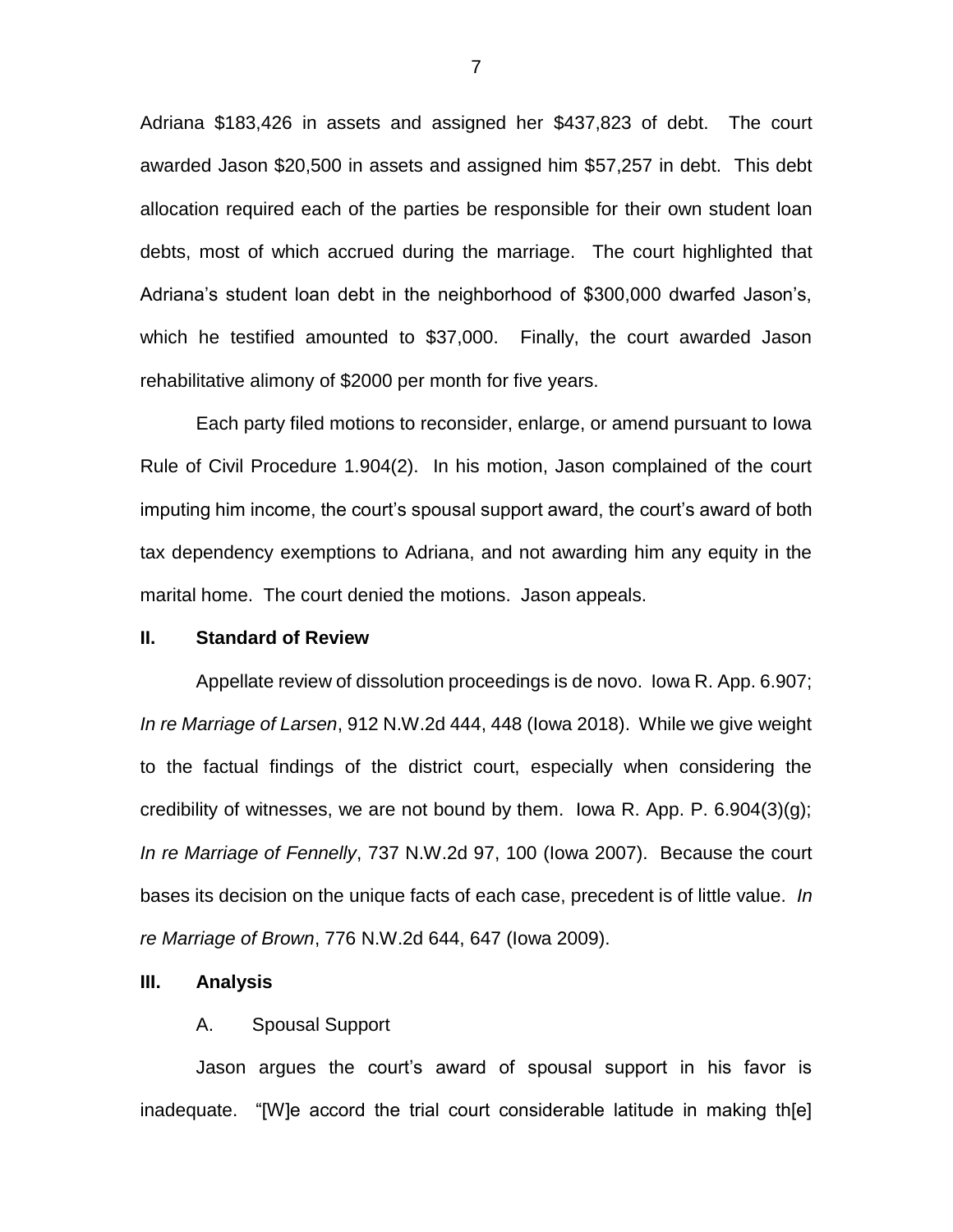determination [of spousal support] and will disturb the ruling only when there has been a failure to do equity." *In re Marriage of Stenzel*, 908 N.W.2d 524, 531 (Iowa Ct. App. 2018) (first and third alterations in original) (quoting *In re Marriage of Olson*, 705 N.W.2d 312, 315 (Iowa 2005)).

Alimony is awarded under a gender-neutral classification, avoiding sexual stereotypes, and can be ordered paid to either spouse. *In re Marriage of Hass*, 502 N.W.2d 286, 287 (Iowa Ct. App. 1993). Accordingly, we look at the facts of this case through a lens of gender neutrality. We begin by noting whether to award alimony depends on the particular facts of each case. *In re Marriage of Fleener*, 247 N.W.2d 219, 220 (Iowa 1976). Courts may grant an award of spousal support in a dissolution proceeding for a limited or indefinite length of time after considering all of the following relevant factors:

(a) The length of the marriage.

(b) The age and physical and emotional health of the parties.

(c) The distribution of property made pursuant to section 598.21.

(d) The educational level of each party at the time of marriage and at the time the action is commenced.

(e) The earning capacity of the party seeking maintenance, including educational background, training, employment skills, work experience, length of absence from the job market, responsibilities for children under either an award of custody or physical care, and the time and expense necessary to acquire sufficient education or training to enable the party to find appropriate employment.

(f) The feasibility of the party seeking maintenance becoming self-supporting at a standard of living reasonably comparable to that enjoyed during the marriage, and the length of time necessary to achieve this goal.

(g) The tax consequences to each party.

(h) Any mutual agreement made by the parties concerning financial or service contributions by one party with the expectation of future reciprocation or compensation by the other party.

. . . . (j) Other factors the court may determine to be relevant in an individual case.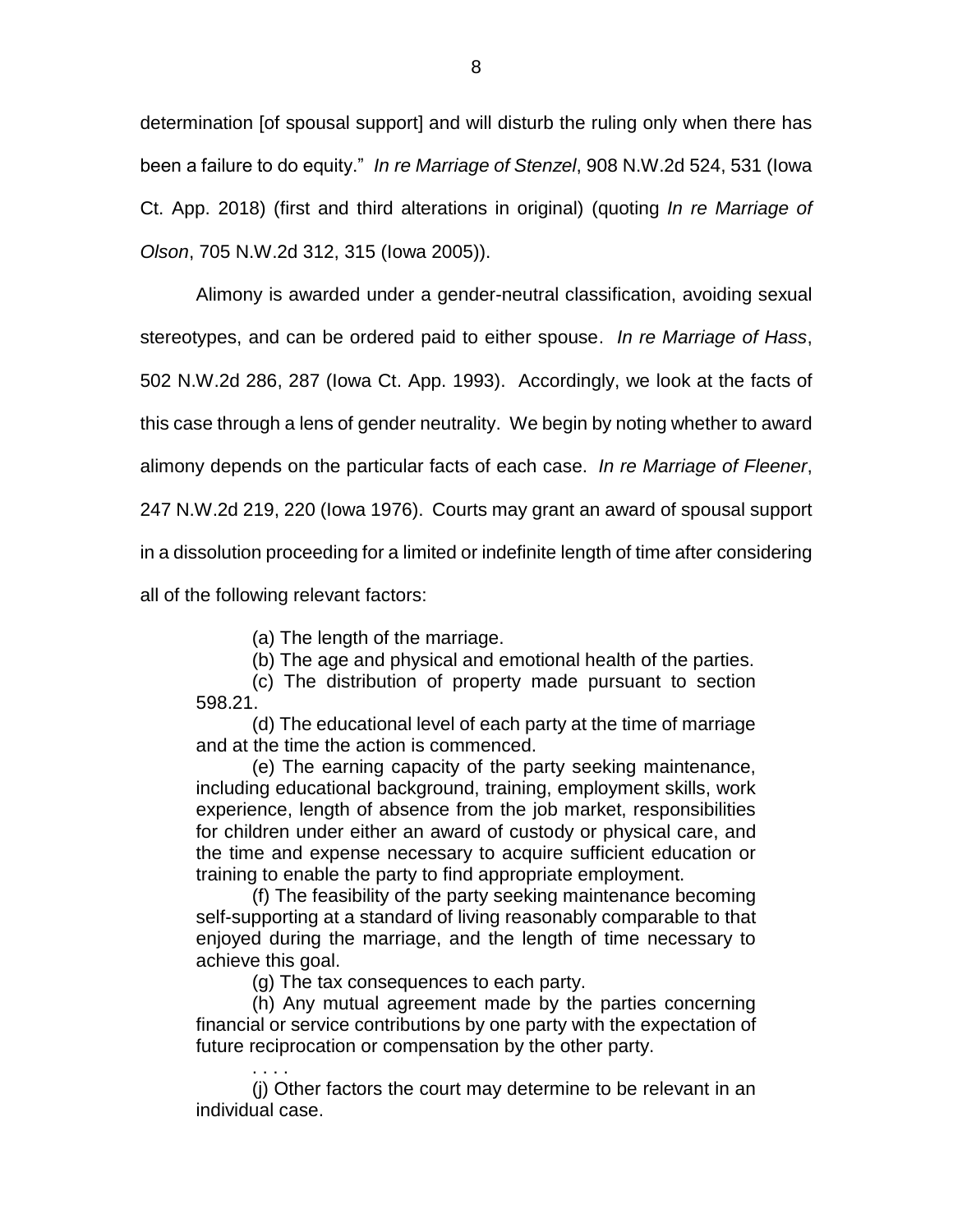Iowa Code § 598.21A(1) (2018).

"We consider alimony and property division together in assessing their individual sufficiency. They are neither made nor subject to evaluation in isolation from one another." *In re Marriage of McLaughlin*, 526 N.W.2d 342, 345 (Iowa Ct. App. 1994); *see also In re Marriage of Smario*, No. 10-1274, 2011 WL 2089593, at \*1 (Iowa Ct. App. May 25, 2011).

Our supreme court recently affirmed a complete denial of alimony to a spouse whose education and historic earnings were substantially less than his spouse, finding his modest employment left him with ample free time and he was content with the less strenuous and convenient work schedule. *In re Marriage of Mann*, 943 N.W.2d 15, 17 (Iowa 2020). The court further noted that he could have expanded his economic prospects or domestic contributions if he so chose, instead of sacrificing economic potential for the benefit of the family. *Id.* at 22. In *Mann*, at the time of the trial, the parties had two young children, ages seven and three, and the wife was awarded physical care of the children. *Id.* at 17. While Jason was awarded physical care of the two minor children in the instant proceeding, the Sikyta children are considerably older than the children in the *Mann* opinion. As the district court noted, the children are of an age where "they will soon be on their own and Jason will have the freedom to explore even more employment and educational opportunities."

The "types of spousal support—whether categorized as traditional, rehabilitative or reimbursement—are not mutually exclusive." *Stenzel*, 908 N.W.2d at 531. We are not limited to awarding only one type of support or characterizing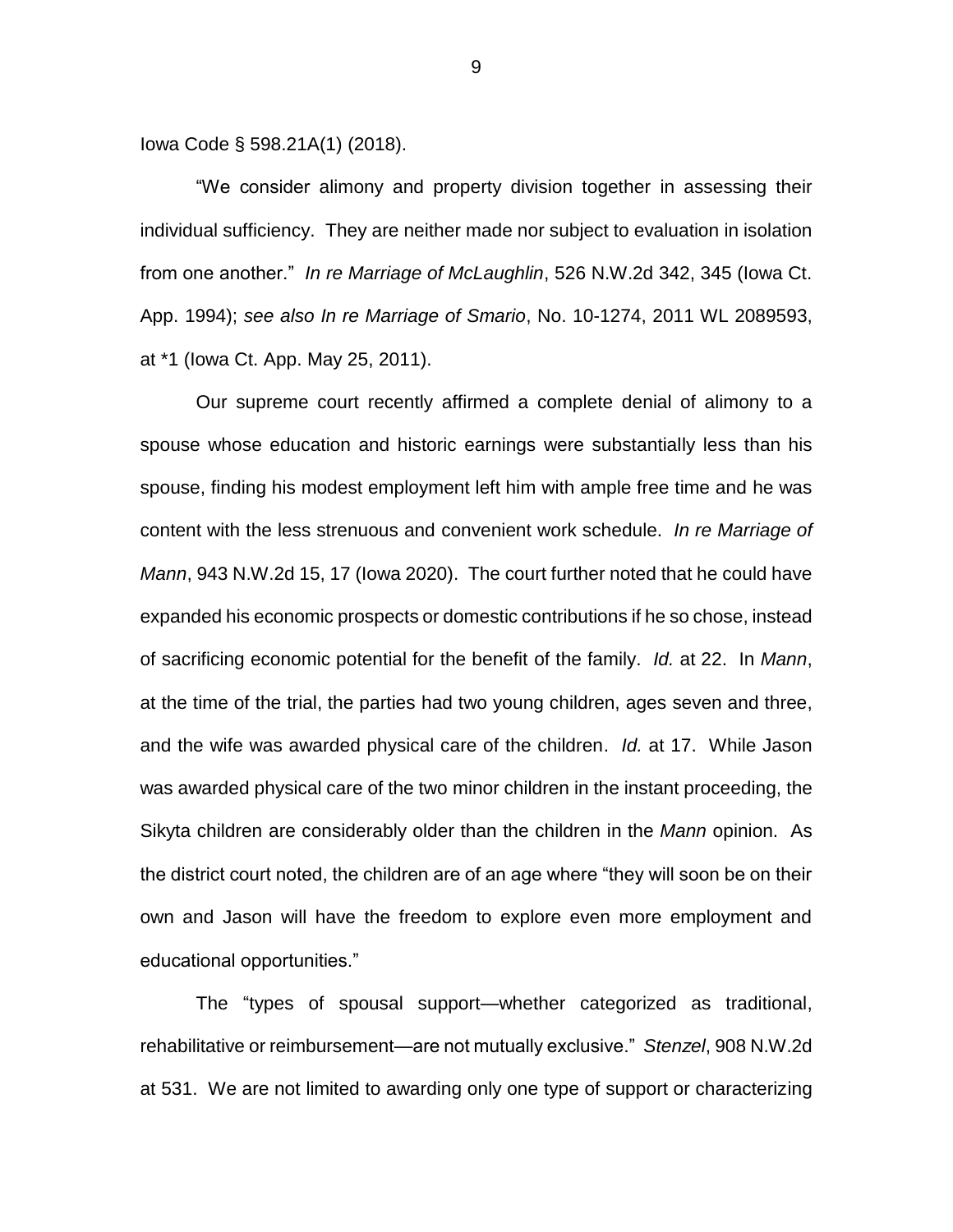the award as one form or another. *Id.* We are simply required to consider the statutory factors and ensure equity is achieved between the parties. *See id.* Iowa law is clear "that whether to award spousal support lies in the discretion of the court, that we must decide each case based upon its own particular circumstances, and that precedent may be of little value in deciding each case." *In re Marriage of Gust*, 858 N.W.2d 402, 408 (Iowa 2015).

We proceed to the statutory factors. The length of the Sikyta marriage is near the twenty-year durational threshold. It is a factor we consider in an award of alimony. *See* Iowa Code § 598.21A(1)(a); *Gust*, 858 N.W.2d at 410–11. Jason stayed at home and provided care for the children, and Adriana provided for the family financially. While Adriana took issue with Jason's unemployment after the children reached school age, he did provide childcare to non-school-age children for roughly twelve years. Prior to the youngest child beginning school, which was nine years before the dissolution trial, the parties appeared to agree Jason would care for the children. *See* Iowa Code § 598.21A(1)(h). Given the parties' ages and health, both have many years left of employability. In the years immediately following the dissolution, Adriana will unquestionably continue to have a higher income. We find this factor weighs in favor of a spousal-support award in some form.

While the parties' educational levels were relatively equal at the time of the marriage, both parties attended college during the marriage toward earning a bachelor's degree. Adriana obtained her bachelor's degree, and two years later she completed her master's degree in physician assistant studies during the marriage. Jason never completed his bachelor's degree. He is nine credits short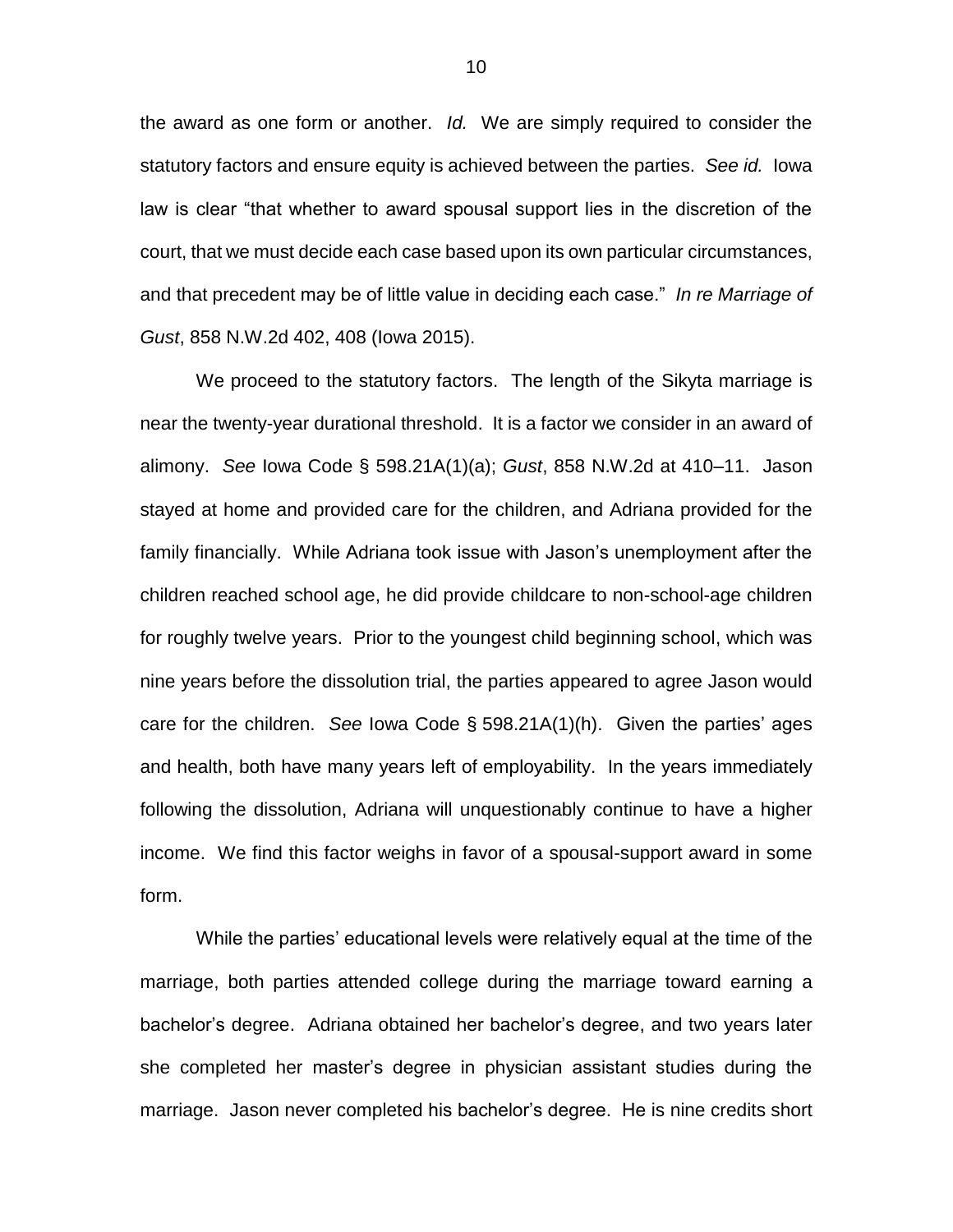of his bachelor's degree. *See id.* § 598.21A(1)(d). We find this factor weighs in favor of a spousal-support award in some form.

We turn to earning capacity. *See id.* § 598.21A(1)(e). While Jason took issue with the district court imputing him income, he does not specifically hone in on that issue on appeal, and Adriana did not cross-appeal the imputation as inadequate. Given Jason's nineteen-year absence from the job market and the necessary efforts and expense required to elevate him to better employability, we agree with the district court's assignment of income to Jason. This factor also weighs in favor of a spousal-support award in some form.

The imposition of a spousal-support obligation is predicated on the need of the receiving spouse and the paying spouse's ability to pay. *See Gust*, 858 N.W.2d at 411; *see also* Iowa Code § 598.21A(1)(e), (f). "[T]he yardstick for determining need [is] the ability of a spouse to become self-sufficient at 'a standard of living reasonably comparable to that enjoyed during the marriage.'" *Gust*, 858 N.W.2d at 411 (quoting Iowa Code § 598.21A(1)(f)). As to need, we focus on the earning capability of the party seeking maintenance, not necessarily actual income. *Id.*; *see* Iowa Code § 598.21A(1)(e).

Jason's earning capacity will be less than Adriana's in the near future, particularly as he reenters the workforce and furthers his education, if Jason elects to do so. The disparity between the parties' incomes will, at least initially, be significant. *See Gust*, 858 N.W.2d at 411 (indicating such a disparity weighs in favor of an award of spousal support). However, critical to our review is the standard of living enjoyed during the marriage, along with debt. *See* Iowa Code § 598.21A(1)(f). While the parties did enjoy frequent travel, they were living well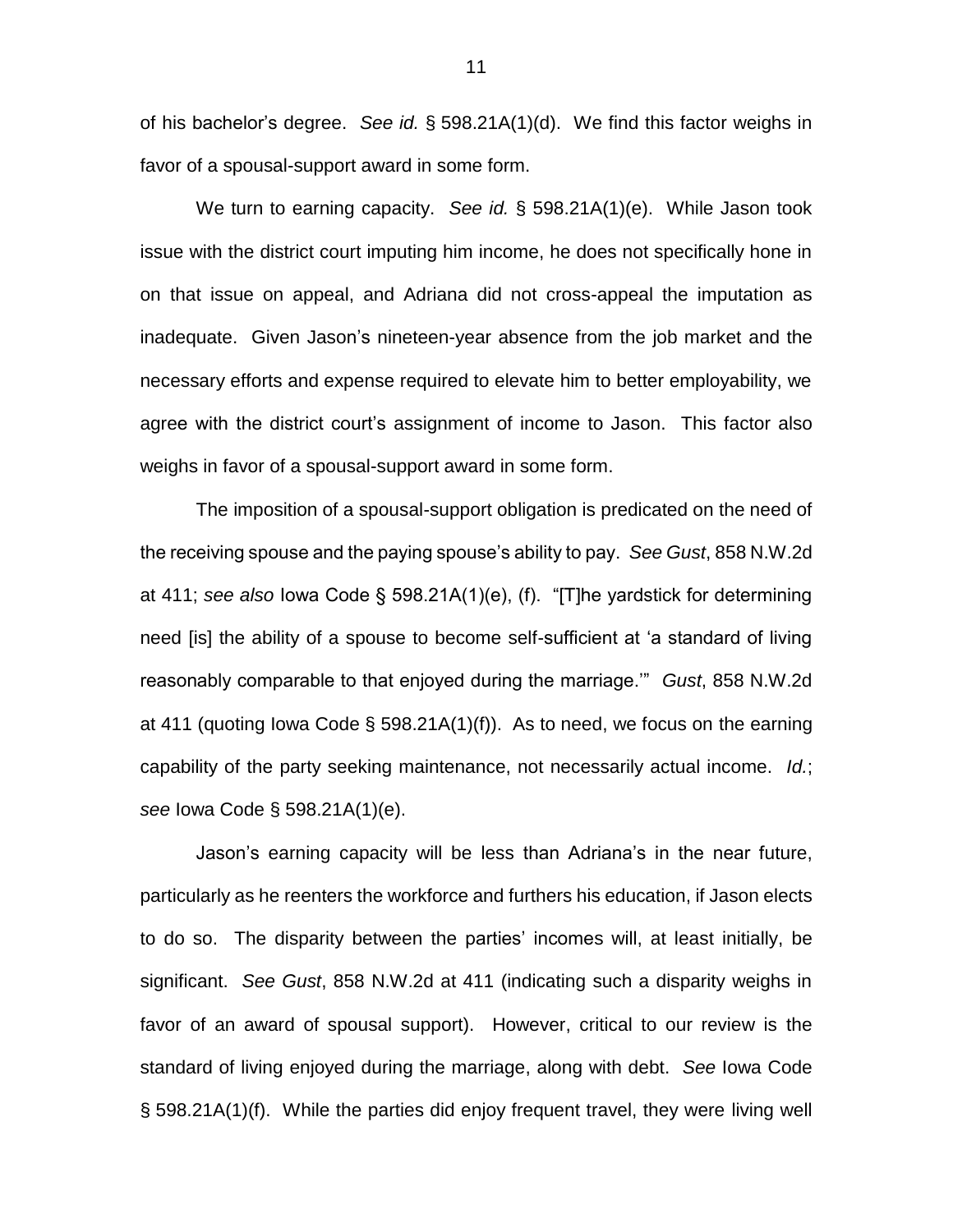beyond their means. This is not sustainable. For example, the district court found the parties lived beyond their means and accumulated few assets and a significant amount of debt. The parties owe income taxes from 2018; the real estate taxes have not been paid. Adriana is currently being garnished for past-due medical bills for the family and for a loan incurred during the marriage to pay past real estate taxes. Adriana's student loan was in default for a period of approximately five years. Credit cards service a majority of their day-to-day expenses.

The result is a mountain of debt assigned to Adriana. Adriana has not challenged the district court's debt allocation. But for the gross disparity in their incomes, a more equal debt allocation would have placed a substantial additional debt in Jason's allocation. In the absence of the large amount of marital debt, Jason's argument for a greater monthly amount or a longer durational period of alimony would perhaps be stronger. Per the court's property distribution, both parties left the marriage in debt. *See id.* § 598.21A(1)(c). Factoring in each party's assumption of their student loan debt, Adriana left the marriage with a debt liability of \$437,823, nearly half of one million dollars, with Jason assuming just \$57,257. Adriana's significantly worse fairing cuts against an award of spousal support. The district court was no doubt mindful of these circumstances as it balanced the spousal support needs of Jason with his ability to shoulder debt versus Adriana's ability to service the massive debt and still provide meaningful spousal support.<sup>5</sup>

<sup>&</sup>lt;sup>5</sup> We also recognize that educational loans are typically assigned to the party who acquired the educational benefit. But here, that educational benefit provides the foundation to support the spousal benefit to Jason. The education debt was in effect a joint venture during the marriage, resulting in Adriana's earning potential for the benefit of the marriage. Jason wants the benefit of that debt, without any responsibility for the debt. It seems a double-dip to assign all the debt to Adriana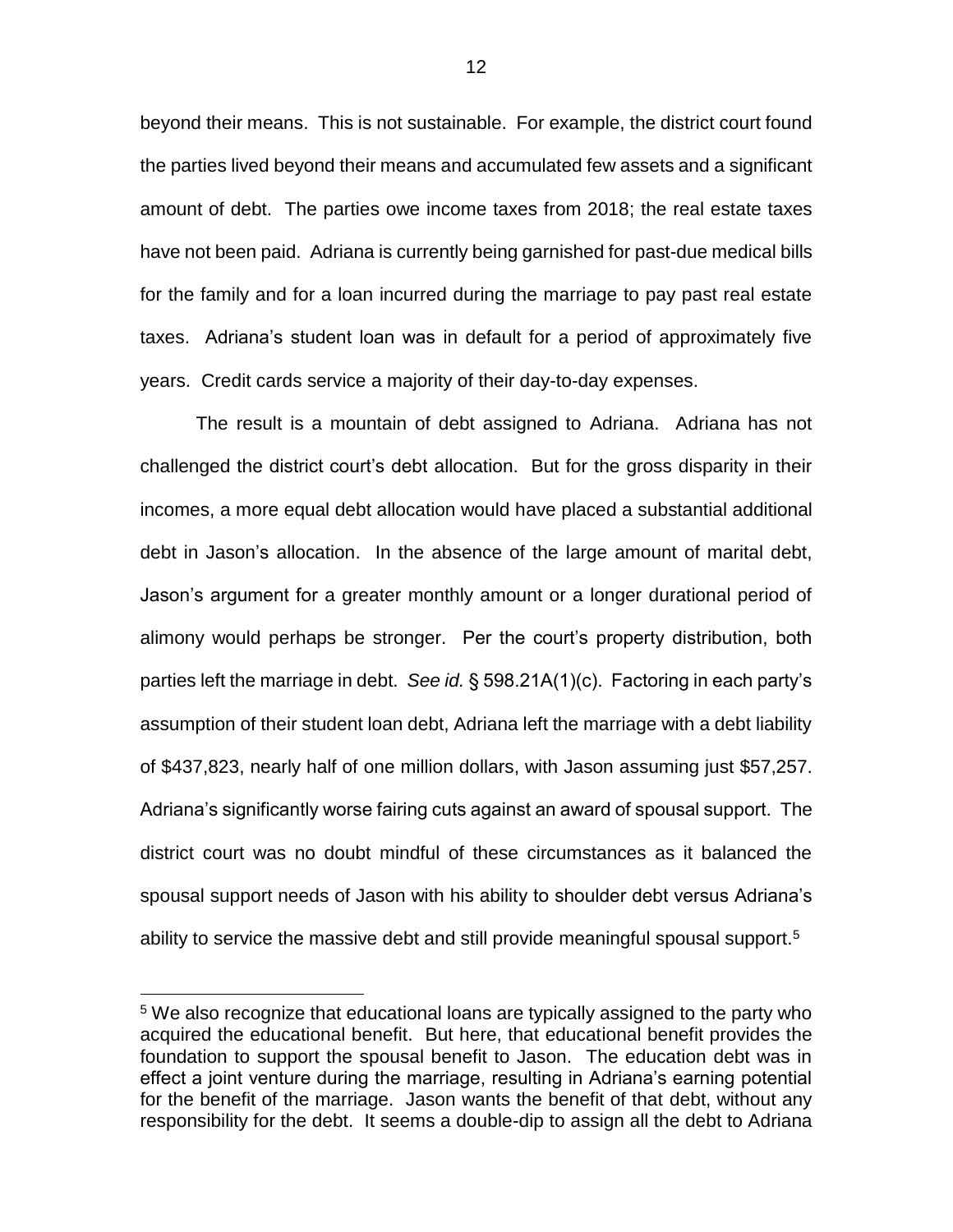As highlighted in the dissent, the parties to this appeal, unlike in *Mann*, have limited assets. *See* 943 N.W.2d 15, 17–18. The dissent argues that this supports a greater award of alimony to Jason. However, this argument also cuts the other way. Without a substantial property settlement, Adriana is also in a worse position than the spouse in *Mann*. *See id*. at 18 (each spouse receiving assets valued at \$359,316). She, like Jason, has little to fall back on to support Jason's large alimony request. Further, unlike the spouse in *Mann*, who received no alimony, Jason received an alimony award of \$120,000. *See id*.

In balancing the interests of the parties, we recognize recent changes in federal income tax laws will result in spousal support payments by Adriana not being tax-deductible, and the payments received by Jason will not be taxable. *See id.* at 21; *see also* Iowa Code § 598.21A(1)(g). Given the facts of this case, we cannot find on this record that the district court failed to do equity between the parties. We find no punitive nature in the length or amount of the alimony award to Jason. Here, the district court was faced with the arduous task of dividing a mountain of debt with very few assets to offset the same. We find the district court appropriately balanced the spousal support needs of Jason with Adriana's ability to pay spousal support and bear the burden of the bulk of the marital debt. Upon our de novo review and consideration of the foregoing, we affirm the district court's award of alimony to Jason.

and require her to pay spousal support, but fail to factor in the debt associated with creating her ability to pay the support. We agree with the district court's allocation of the debt, and its recognition that her "education supported and benefited the family, and it is appropriate to consider both parties' student loans in the division of assets and debts." We also consider her assigned obligation to service the debt as a factor when considering Jason's request and need for spousal support.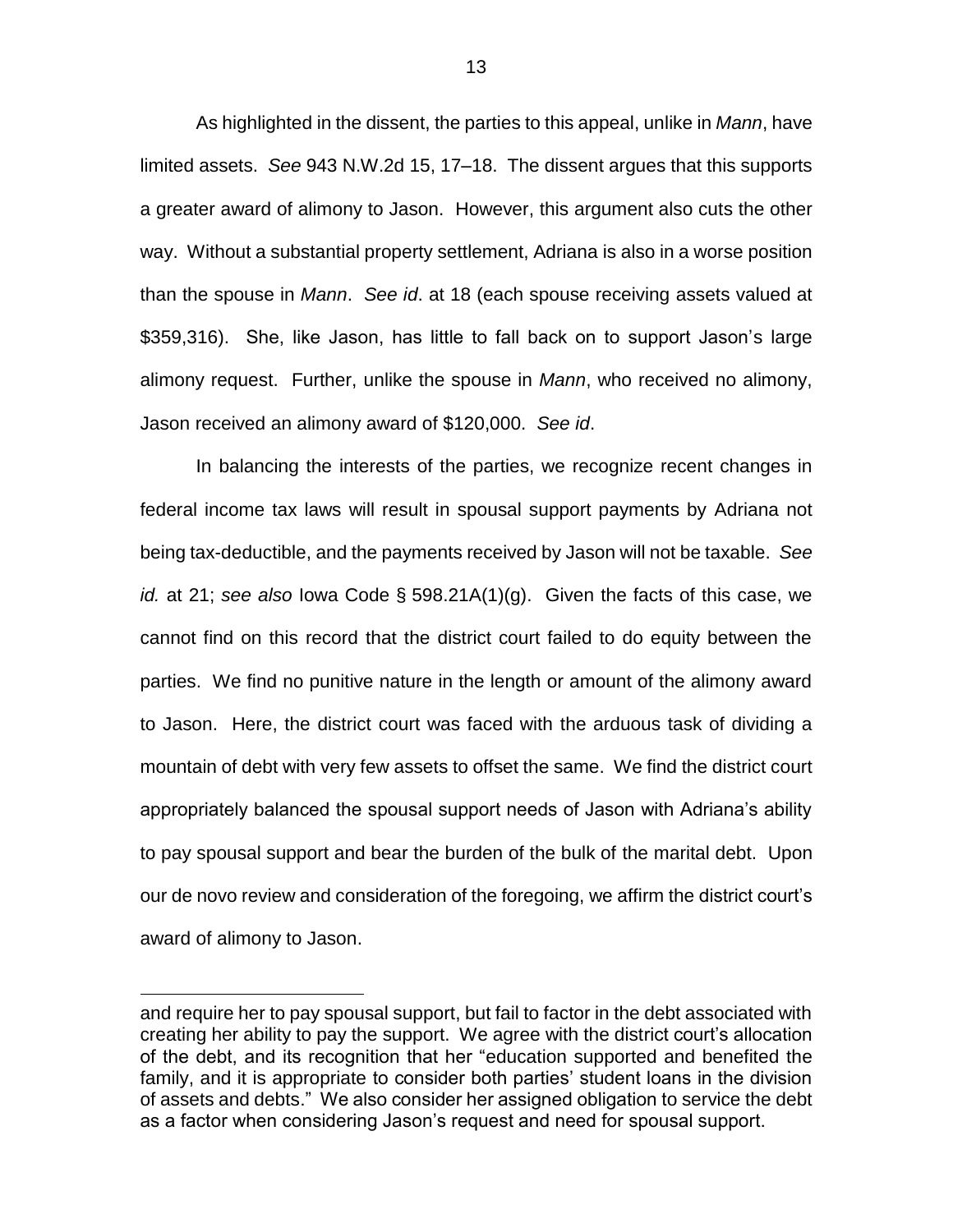## B. Property Distribution

Next, Jason claims the court's property distribution was inequitable. Jason notes his only retirement asset is his share of Adriana's IPERS benefits and he will receive limited social security benefits. However, the relief requested by Jason is somewhat unclear. If Jason is requesting he be awarded more than his marital share of the IPERS benefits pursuant to the *Benson* formula, we decline the request.

Jason also complains the decree "contains no provision regarding the necessity of removing Jason's name from the mortgage" on the marital home, which was awarded to Adriana. We question as to whether this issue remains a justiciable controversy or is now moot, as the record indicates Adriana intended to sell the home. In any event, our record contains a certificate of change of title transferring the property to Adriana's sole ownership. The district court ordered that Adriana would be responsible for the mortgage payments and Jason could pursue a contempt action if she failed to pay. We agree with Adriana that it would be difficult or impossible to refinance the home given the fact that she was already behind on mortgage payments. We affirm the district court's decree concerning Jason's requested refinancing.

Jason also seems to request he be awarded his share of equity in the marital home upon refinancing or sale.<sup>6</sup> Considering the relevant factors contained in Iowa Code section 598.21(5), we find Jason suffered no inequity on this point.

 $\overline{a}$ 

 $6$  Jason does not challenge the valuation of the home awarded to Adriana. Adriana testified to the condition the home was left in when Jason vacated the residence, and she also testified as to the cleaning and work that needed to be done before the house could even be listed for sale.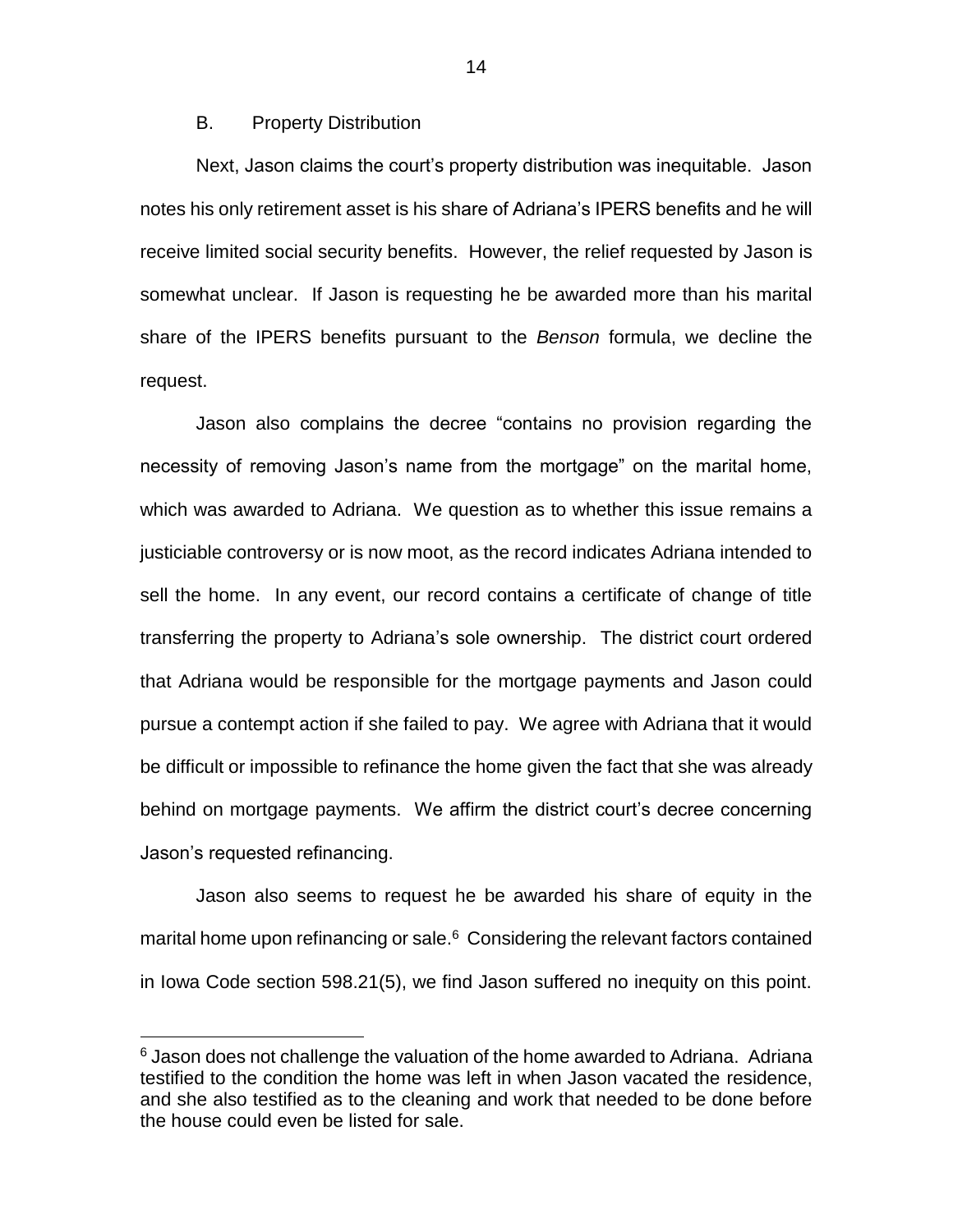*See In re Marriage of Schriner*, 695 N.W.2d 493, 496 (Iowa 2005) (noting appellate courts only disturb dissolution rulings upon a failure to do equity). The balance sheet resulting from the court's property distribution was heavily in Jason's favor. We would find it inequitable to place any more of the considerable debt accrued by the parties during the marriage on Adriana's side of the ledger, so we likewise find it would be inequitable to move any assets from her side of the ledger to Jason. As such, we affirm the district court's distribution of the marital assets and debts.

#### C. Dependency Deductions

Jason argues the court acted inequitably in awarding Adriana the dependency deduction for both of the children. The "general rule" is that "the parent given primary physical care is entitled to claim the child as a tax exemption." *In re Marriage of Seay*, 746 N.W.2d 833, 836 (Iowa 2008). "However, courts have the authority to award tax exemptions to the noncustodial parent 'to achieve an equitable resolution of the economic issues presented.'" *In re Marriage of Okland*, 699 N.W.2d 260, 269 (Iowa 2005) (citation omitted). "Giving the exemption[s] to the noncustodial parent . . . may free up more money for the [children's] care." *In re Marriage of Rolek*, 555 N.W.2d 675, 679 (Iowa 1996). And courts have recognized "the 'inequity of allowing the exemption to remain with the parent who stands to benefit least.'" *Id.* (quoting *Nichols v. Tedder*, 547 So. 2d 766, 774 (Miss. 1989)).

Adriana had an annual income set by the trial court at \$215,000, while Jason did not intend to seek employment any time in the near future. Jason will see little benefit, if any, if he is allowed to claim the children as dependents, while Adriana will receive meaningful benefits if allowed to claim the children. Allowing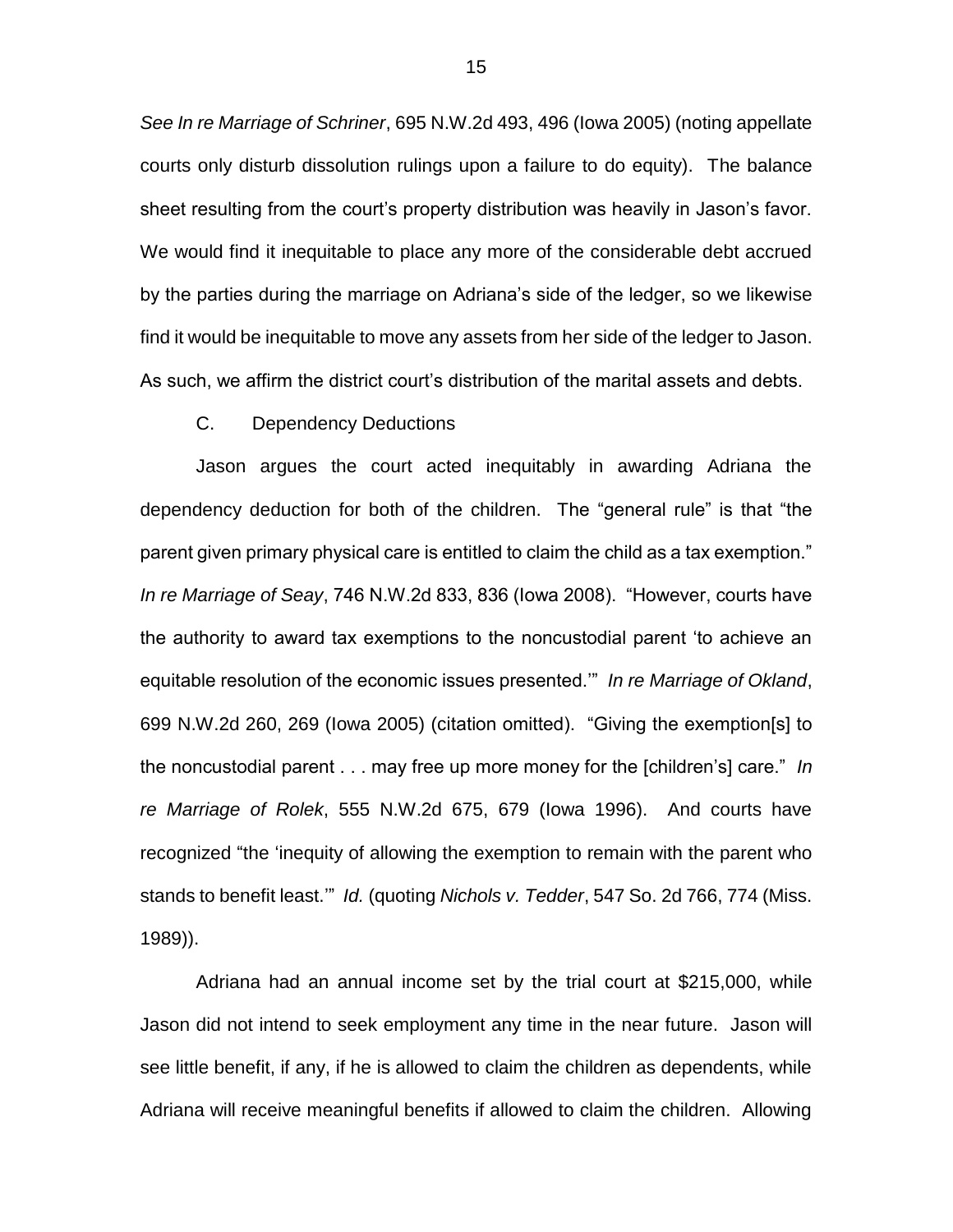Adriana the deductions will free up more money for the children's benefit, and we conclude allowing Jason, who stands to benefit the least, to claim the children would be inequitable. We affirm the court's award of the deductions to Adriana.

D. Attorney Fees

Both parties request an award of appellate attorney fees. In determining whether to award attorney fees, we consider the needs of the party making the request, the ability of the other party to pay, and whether the party making the request was obligated to defend the district court's decision on appeal. *In re Marriage of McDermott*, 827 N.W.2d 671, 687 (Iowa 2013). We also consider the relative merits of the appeal. *Id*. While Adriana was required to defend the trial court decision on appeal, Jason is not in a position to pay her appellate attorney fees. Given the division of debt, Adriana is not in a position to pay Jason's attorney fees, and he is not the successful party on appeal. We determine each party should pay their own attorney fees.

#### **IV. Conclusion**

We affirm the district court's decree. We deny both Adriana and Jason's requests for appellate attorney fees. Costs on appeal are assessed to Adriana.

#### **AFFIRMED.**

May, J., concurs; Mullins, P.J., dissents.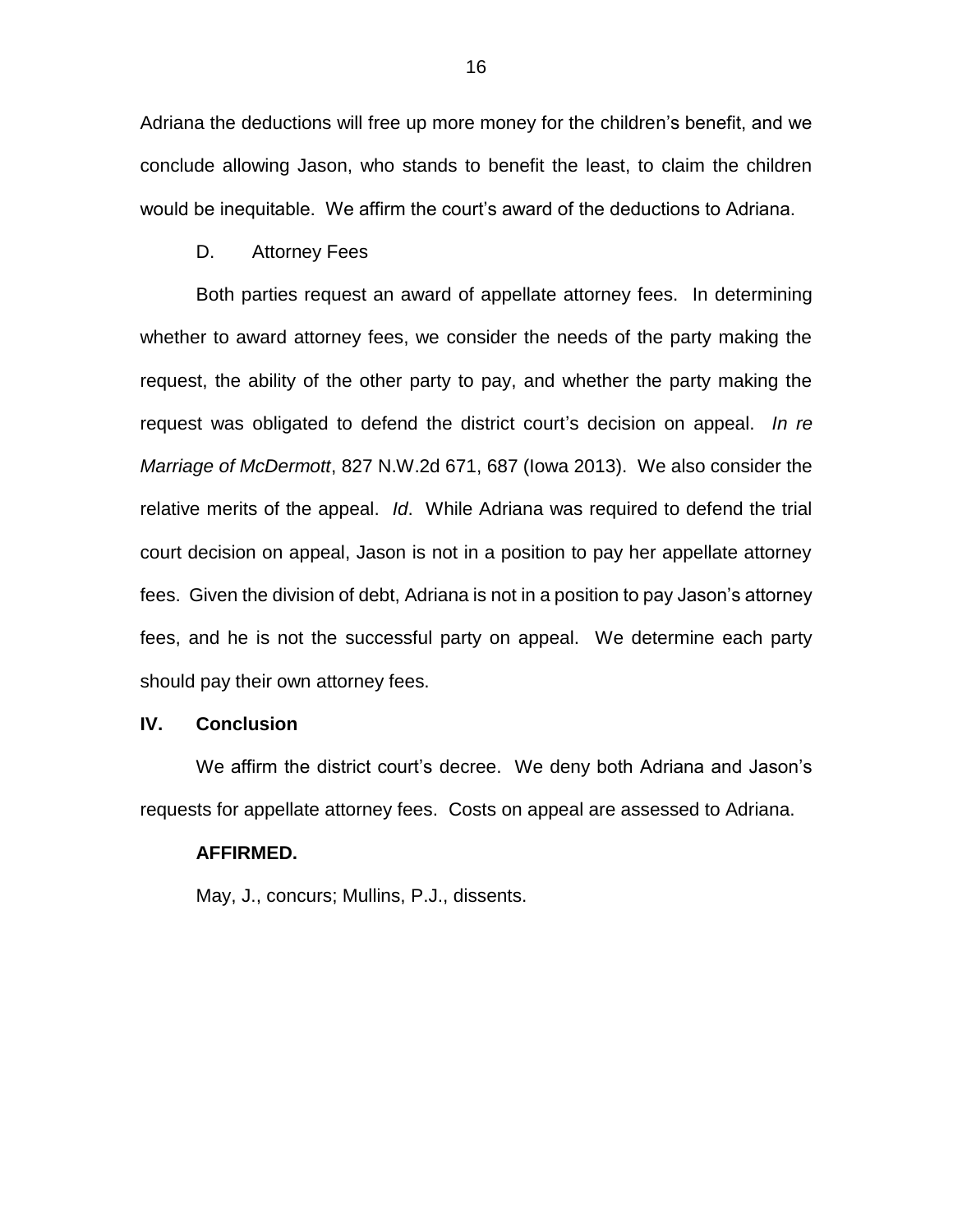**MULLINS, Presiding Judge** (concurring in part and dissenting in part).

I write separately to respectfully dissent as to the amount and duration of the spousal support award affirmed in the majority opinion. I concur with all other provisions of the majority opinion.

I agree with the factual findings made by the majority and only dissent as to the final analysis of the spousal support award. Certainly, the debt load incurred by this couple and the minimal wealth accumulation weigh heavily in favor of the majority's reasoning to affirm. But, as I look at this long-term marriage and examine the likely future outcomes, Adriana's income, even after debt service, will be substantially higher than any reasonable expectation for Jason's future income. A simple estimation of her income over the next twenty years, when subtracted from the debt obligations arising from the marriage, is hundreds of thousands—if not millions—of dollars more than an estimation of his income earnings over the next twenty years. The evidence is clear she would not have that income expectation absent Jason's willingness and ability to be a stay-at-home dad to take care of the children and support Adriana in her advancement. While I recognize the fair criticism of Jason's apparent history of unemployment at times when he could have been employed, including at the time of trial, I see a punitive aspect toward Jason to the spousal support as ordered.

This case is distinguishable from *In re Marriage of Mann*. *See generally* 943 N.W.2d 15 (Iowa 2020). In *Mann*, the wife's income was about \$118,000, and the husband's imputed income was \$36,000. *Id.* at 17. In the present case, the district court found Adriana's income was \$215,000, and Jason's imputed income was \$24,960. The income disparity is more than double than in the *Mann* case.